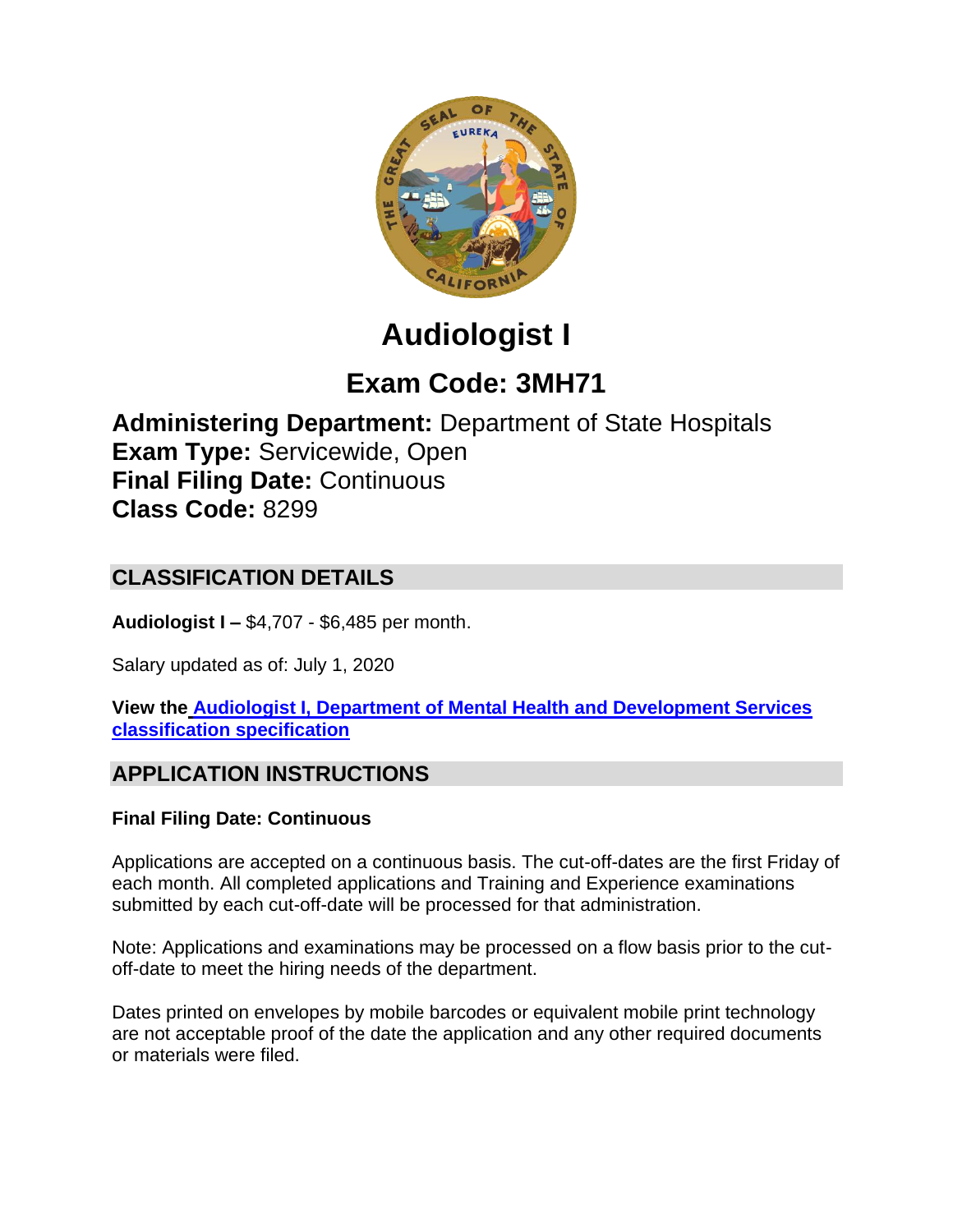#### **Who Should Apply**:

Applicants who meet the Minimum Qualifications as stated on this bulletin may apply for and take this examination. Once you have taken this examination, you may not retake it for **twelve (12)** months.

Unless otherwise stated on this bulletin, you must meet the Minimum Qualifications by the Final Filing Date or cut-off-date stated above.

#### **How to Apply**:

Applicants are required to submit an [Examination Application \(STD 678\),](https://jobs.ca.gov/pdf/std678.pdf) found at [www.calcareers.ca.gov,](http://www.calcareers.ca.gov/) either by mail, in person, or via email to the address listed below.

#### **The preferred method to apply is by emailing your STD 678 to:**

[AudiologistIDMHandDDS@dsh.ca.gov](mailto:AudiologistIDMHandDDS@dsh.ca.gov)

#### **Electronic signatures are acceptable.**

You may apply by mail or in person to: Department of State Hospitals – Sacramento Attn: Selection Services Unit, MS-14 1215 O Street Sacramento, CA 95814

Indicate the Classification on your Examination Application (STD 678).

In person hours: Monday through Friday, 8am to 5pm (excluding State holidays)

#### **Special Testing Arrangements:**

If you require assistance or alternative testing arrangements due to a disability, please contact the testing department listed in the Contact Information section of this bulletin.

#### **MINIMUM QUALIFICATIONS**

All applicants must meet the education and/or experience requirements as stated on this exam bulletin to be accepted into the examination. Part-time or full-time jobs, regardless of whether paid or volunteer positions, and inside or outside California state service will count toward experience.

Possession of a valid license to practice audiology in California as determined by the Speech Pathology and Audiology Examining Committee of the California Board of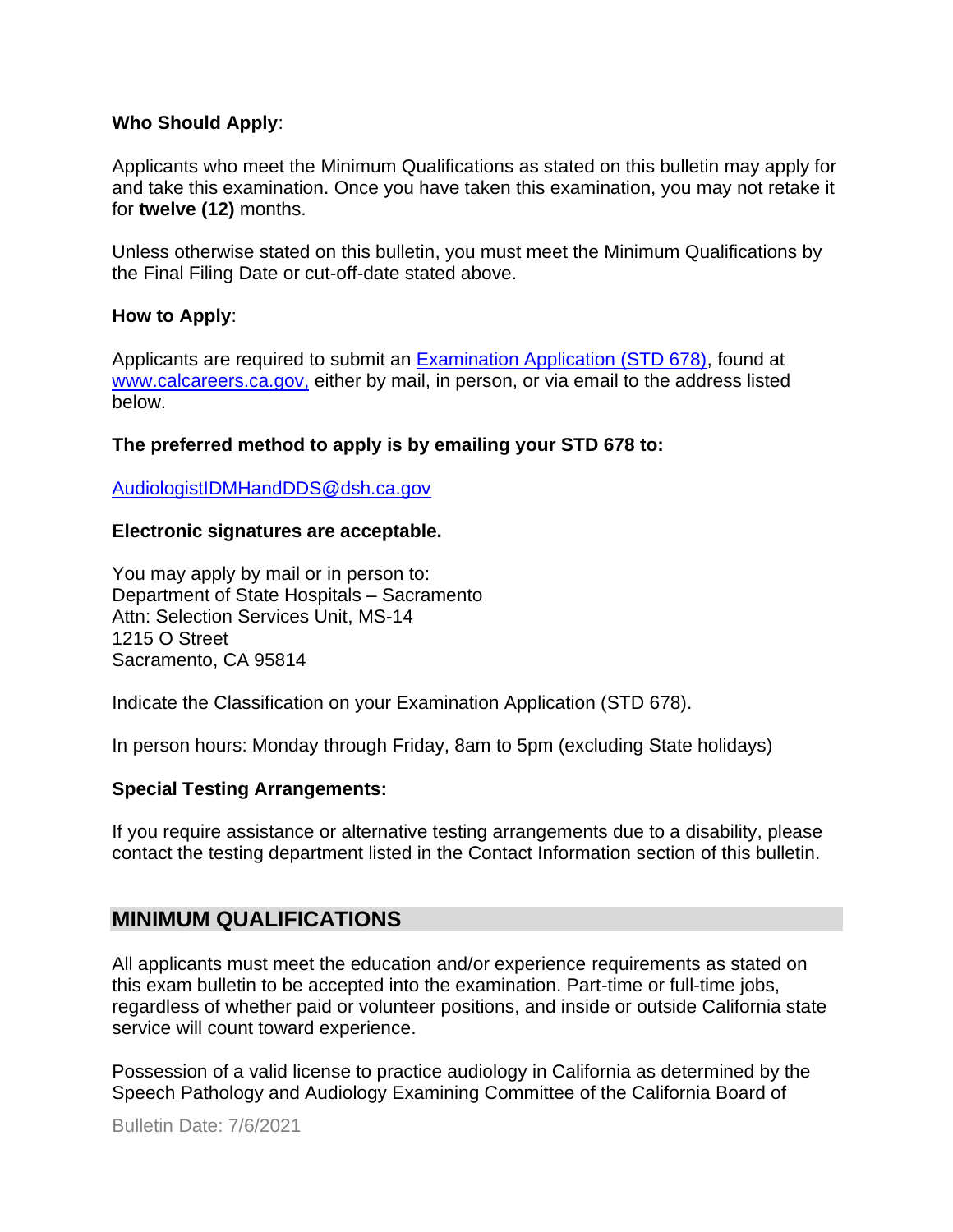Medical Quality Assurance. (Includes possession of a Master's Degree in Audiology or deemed equivalent as defined by the Speech Pathology and Audiology Examining Committee.)

(Applicants who are in the process of securing approval of their qualifications by the Speech Pathology and Audiology Examining Committee will be admitted to the examination but they must meet all the legal requirements in order to be eligible for appointment.)

## **SPECIAL PERSONAL CHARACTERISTICS**

Sympathetic and objective understanding of the developmentally disabled and mentally disabled; tolerance, tact, emotional stability; willingness to work in a State institution.

## **DRUG TESTING REQUIREMENT**

Applicants for positions in this class are required to pass a drug screening test. Testing of current employees who are applicants in an examination or who are transferring is permitted only if the person does not have a current appointment to a class for which drug testing is a requirement.

## **POSITION DESCRIPTION**

This is the working level in this series. Under direction, incumbents in these classes administer diagnostic tests to identify residents with hearing impairments and to determine the nature and extent of hearing disorders; provide individual and group habilitative and rehabilitative services; prepare reports and summaries on diagnosis, prognosis, progress, and recommendations for assigned cases; confer with teachers, parents, and employees regarding progress and treatment; train parents and ward or unit employees in therapeutic procedures and methods of motivation; coordinate therapy with other treatment personnel; participate in research projects; may supervise the work of Audiologist License Applicants.

#### **EXAMINATION SCOPE**

This examination consists of the following components:

**Training and Experience Evaluation –** Weighted 100% of the final score. The examination will consists solely of a **Training and Experience Evaluation.** To obtain a position on the eligible list, a minimum score of 70% must be received.

In addition to evaluating applicants' relative knowledge, skills, and ability, as demonstrated by quality and breadth of education and/or experience, emphasis in each exam component will be measuring competitively, relative job demands, each applicant's: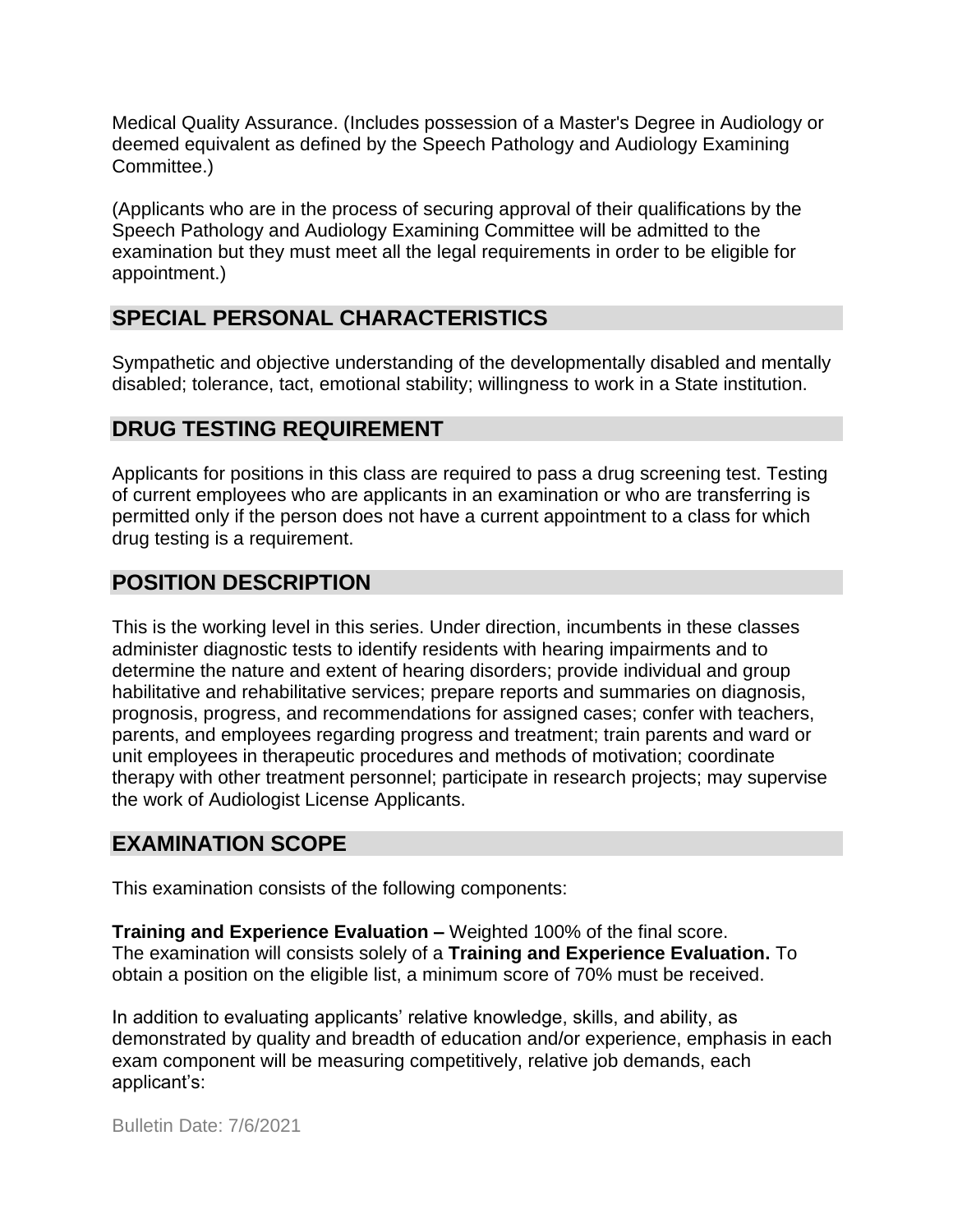#### **Knowledge of:**

- **1.** Knowledge of principles and practices of audiology.
- **2.** Knowledge of diagnostic and measurement techniques applicable to the evaluation of hearing disorders.
- **3.** Knowledge of physical, physiological and psychological basis of hearing impairment.
- **4.** Knowledge of principles of psychology and teaching.
- **5.** Knowledge of child growth and development of children with hearing impairment.
- **6.** Knowledge of non-oral communication systems such as sign language.

#### **Ability to:**

- 1. Ability to administer various types of diagnostic tests measuring hearing disorders, interpret and evaluate test results.
- 2. Ability to adapt remedial aural rehabilitation techniques to the needs of the developmentally disabled and mentally disabled.
- 3. Ability to supervise and instruct others in audiological evaluation and treatment techniques to meet the needs of the developmentally disabled.
- 4. Ability to supervise and instruct others in audiological evaluation and treatment techniques.

## **ELIGIBLE LIST INFORMATION**

A Servicewide, Open eligible list for the **Audiologist I, Departments of Mental Health & Development Services** classification will be established for use by all state agencies.

The names of **successful** competitors will be merged onto the eligible list in order of final score regardless of exam date. Eligibility expires **12 months** after it is established. Applicants must then retake the examination to reestablish eligibility.

Veterans' Preference will be granted for this examination. In accordance with Government Codes 18973.1 and 18973.5, whenever any veteran, or widow or widower of a veteran achieves a passing score on an open examination, he or she shall be ranked in the top rank of the resulting eligible list.

Veterans status is verified by the California Department of Human Resources (CalHR). Information on this program and the Veterans' Preference Application (Std. form 1093) is available online at the following website:

<https://www.jobs.ca.gov/CalHRPublic/Landing/Jobs/VeteransInformation.aspx>

Additional information on veteran benefits is available at the Department of Veterans Affairs.

Bulletin Date: 7/6/2021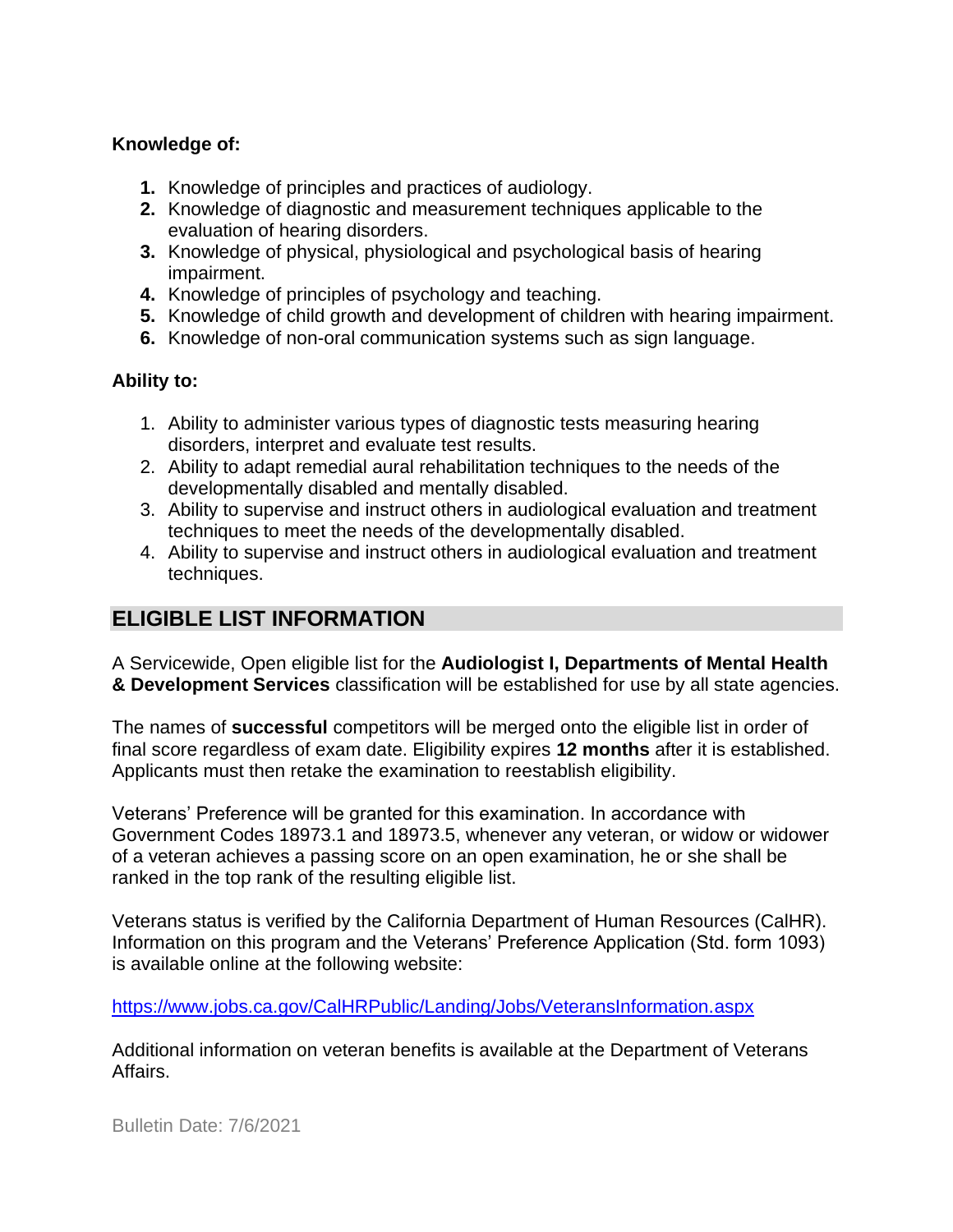Career credits are not granted for examinations administered on an Open or Promotional basis.

#### **PREPARING FOR THE EXAMINATION**

Here is a list of suggested resources to have available prior to taking the exam.

- 1. **Employment History:** Employment dates, job titles, organization names and addresses, names of supervisors or persons who can verify your job responsibilities, and phone numbers of persons listed above.
- 2. **Education:** School names and addresses, degrees earned, dates attended, courses taken (verifiable on a transcript), persons or office who can verify education, and phone numbers of persons or offices listed above.
- 3. **Training:** Class titles, certifications received, names of persons who can verify your training, and phone numbers of persons listed above.

## **TAKING THE EXAMINATION**

**To be considered as a candidate, step 1 and 2 must be completed.**

- **If step 1 and 2 are not completed; the application will not be reviewed and/or the examination will not be scored.**
- **After you complete steps 1 and 2, the application will be reviewed to determine that the Minimum Qualifications are met, then the examination will be processed and you will receive your results by mail within 4 - 6 weeks of the cut-off date stated above.**

**NOTE: Sending an application for a job or position is NOT the same process as sending an application for this examination.**

**Step 1. Submit your application following the instructions above.**

**Step 2. [Click on this link to take the Audiologist I, Departments of Mental Health](https://www.surveymonkey.com/r/8DZKP3T)  [and Development Services](https://www.surveymonkey.com/r/8DZKP3T) examination.**

#### **TESTING DEPARTMENTS**

Department of State Hospitals

## **CONTACT INFORMATION**

Questions relating to this exam should be directed to:

Department of State Hospitals

Bulletin Date: 7/6/2021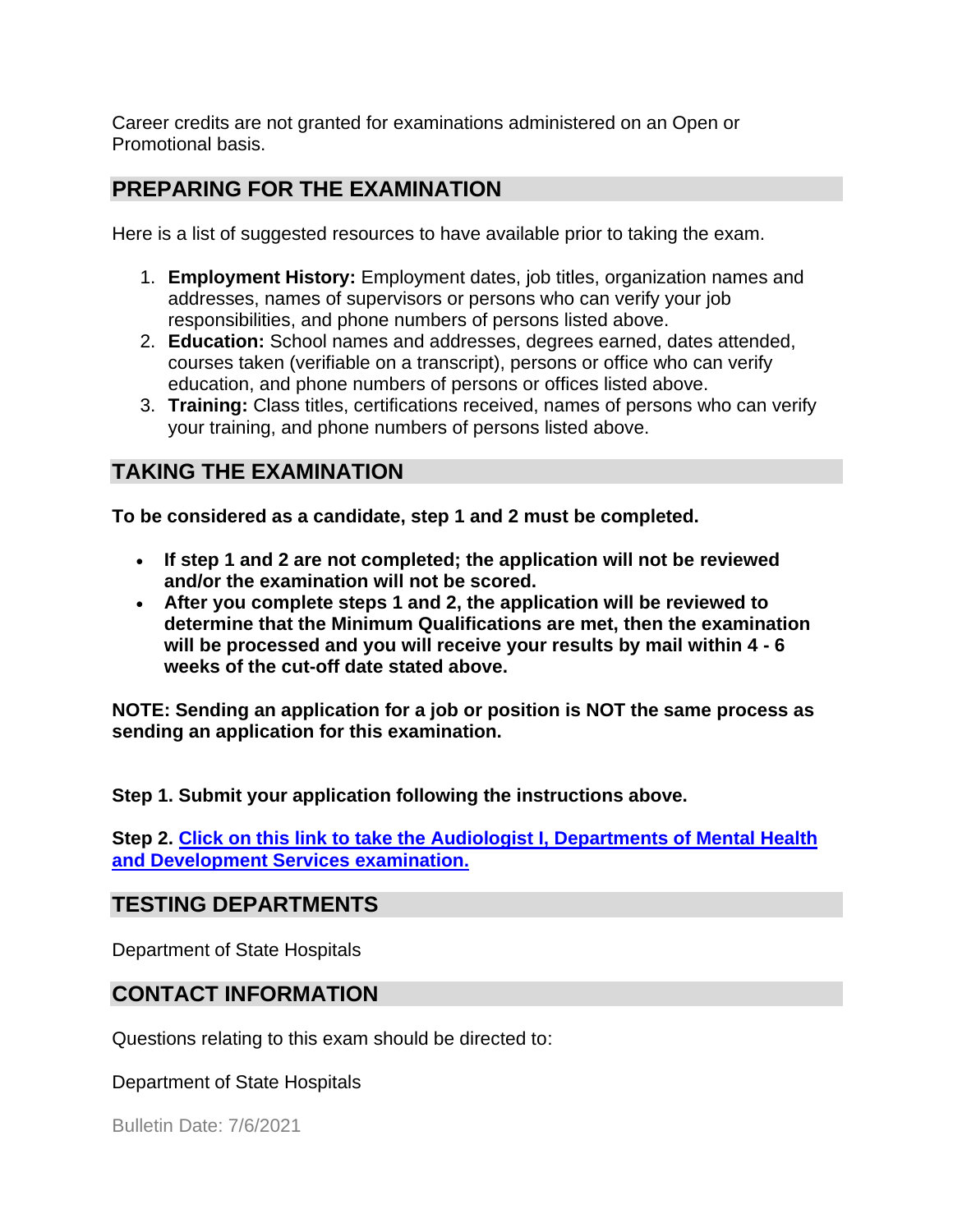#### Selection Services Unit Monday through Friday, 8am to 5pm (excluding State Holidays) Phone: 916-651-8832 Email: **[AudiologistIDMHandDDS@dsh.ca.gov@](mailto:AudiologistIDMHandDDS@dsh.ca.gov)dsh.ca.gov**

California Relay Service: 1-800-735-2929 (TTY), 1-800-735-2922 (Voice). TTY is a Telecommunications Device for the Deaf, and is reachable only from phones equipped with a TTY Device.

## **EQUAL OPPORTUNITY EMPLOYER**

The State of California is an equal opportunity employer to all, regardless of age, ancestry, color, disability (mental and physical), exercising the right of family care and medical leave, gender, gender expression, gender identity, genetic information, marital status, medical condition, military or veteran status, national origin, political affiliation, race, religious creed, sex (includes pregnancy, childbirth, breastfeeding, and related medical conditions), and sexual orientation.

## **DRUG-FREE STATEMENT**

It is an objective of the State of California to achieve a drug-free State work place. Any applicant for State employment will be expected to behave in accordance with this objective, because the use of illegal drugs is inconsistent with the law of the State, the rules governing civil service, and the special trust placed in public servants.

#### **GENERAL INFORMATION**

Examination and/or Employment Application (STD 678) forms are available at the California Department of Human Resources, local offices of the Employment Development Department, and through your CalCareer Account at the following website:

**http://www.CalCareers.ca.gov/**

If you meet the requirements stated on this examination bulletin, you may take this examination, which is competitive. Possession of the entrance requirements does not assure a place on the eligible list. Your performance in the examination described in this bulletin will be rated against a predetermined job-related rating, and all applicants who pass will be ranked according to their score.

The Department of State Hospitals reserves the right to revise the examination plan to better meet the needs of the service, if the circumstances under which this examination was planned change. This examination may be canceled by the Department of State Hospitals at any time prior to the establishment of the employment list. Such revision or cancelation will be in accordance with civil service laws and rules and all applicants will be notified.